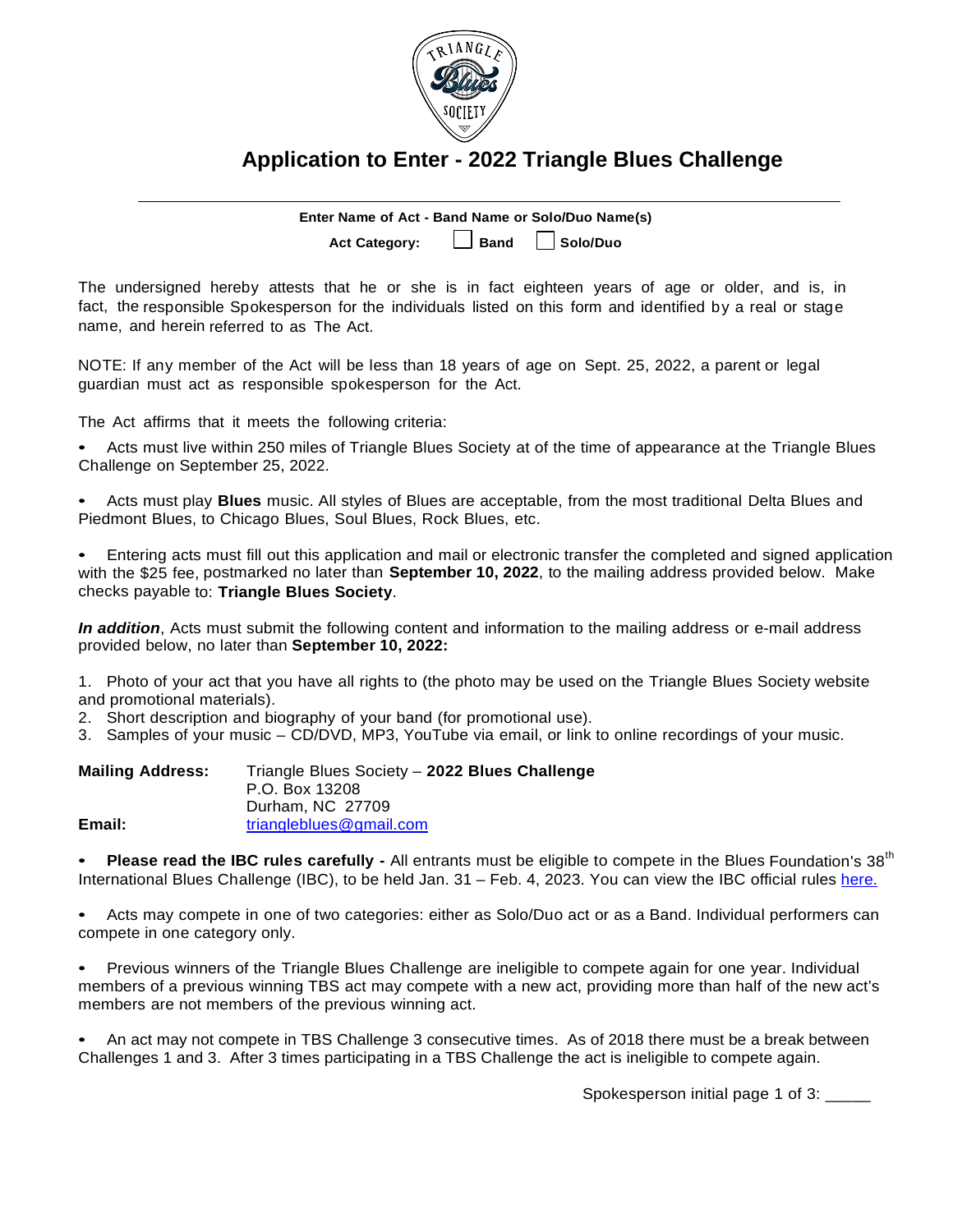- Acts will refrain from indecent, lewd, and disruptive behavior on stage and when other Acts are playing. Violation of this rule will result in disqualification.
- Good sportsmanship is a basic expectation of contestants. Overt acts of poor sportsmanship before, during or after the event will result in the Act being disqualified from the Triangle Blues Challenge and may result in the Act being banned from future Triangle Blues Challenges and other Triangle Blues Society events.
- All photos, videos and audio recordings taken by the Triangle Blues Society and/or Triangle Blues Society representatives in conjunction with the Triangle Blues Challenge are the sole property of the Triangle Blues Society and the Triangle Blues Society owns the copyright of the performance media (pictures, videos, audio, et al).
- Due to the number of musicians involved, the Triangle Blues Society *cannot offer a guest list*. Only participating musicians get in free. All others pay admission.
- Musicians under the age of 18 must be accompanied by their own parent or legal guardian. Parents or legal guardians must remain on premises at all times with their own minor child.
- Neither Triangle Blues Society membership nor an application to the Triangle Blues Challenge guarantees a slot in the Triangle Blues Challenge (e.g. there may be more applicants than available slots). All decisions by Triangle Blues Society regarding Acts chosen to compete are final.
- Acts chosen to compete will be notified on, or before, **Sept. 13, 2022.** Acts not chosen to compete will have their application fee refunded.

It is agreed by the Spokesperson that he or she and each member of The Act do hereby exempt from all liability the Triangle Blues Society and all persons, individuals, and companies that are directly or indirectly associated with the Triangle Blues Society and the Triangle Blues Challenge.

It is further agreed by the Spokesperson that he or she and each member of The Act do hereby accept full responsibility for taxes and restrictions related to any contest prizes received by the Act. Further, each member listed on this form hereby grants to the Triangle Blues Society the right to use his/her name, voice, picture, and other likenesses of The Act for the purposes of advertising, and publishing the Blues Challenge through the media, including syndicated entertainment radio, film, and/or television shows produced by the Triangle Blues Society or their agents. In addition, the Spokesperson agrees that the Triangle Blues Society will retain total and sole ownership of the programs (including photos, videos and audio recordings taken during the Triangle Blues Challenge), the right to copy and distribute the programs, and the right to license others to use these rights. The Act Spokesperson hereby acknowledges that each member of The Act has knowledge of and agrees to all rules and restrictions stated herein and elsewhere which are applicable to the Triangle Blues Society Blues Challenge as set forth by the Triangle Blues Society.

| Spokesperson        |                         |       |  |
|---------------------|-------------------------|-------|--|
| <b>Printed Name</b> |                         |       |  |
| <b>Home Address</b> |                         |       |  |
| City                |                         |       |  |
| State               | Zip ___________________ |       |  |
| Phone               |                         | Email |  |
| <b>Act Category</b> | Solo/Duo                | Band  |  |

**Spokesperson initial page 2 of 3: \_\_\_\_\_\_\_\_**